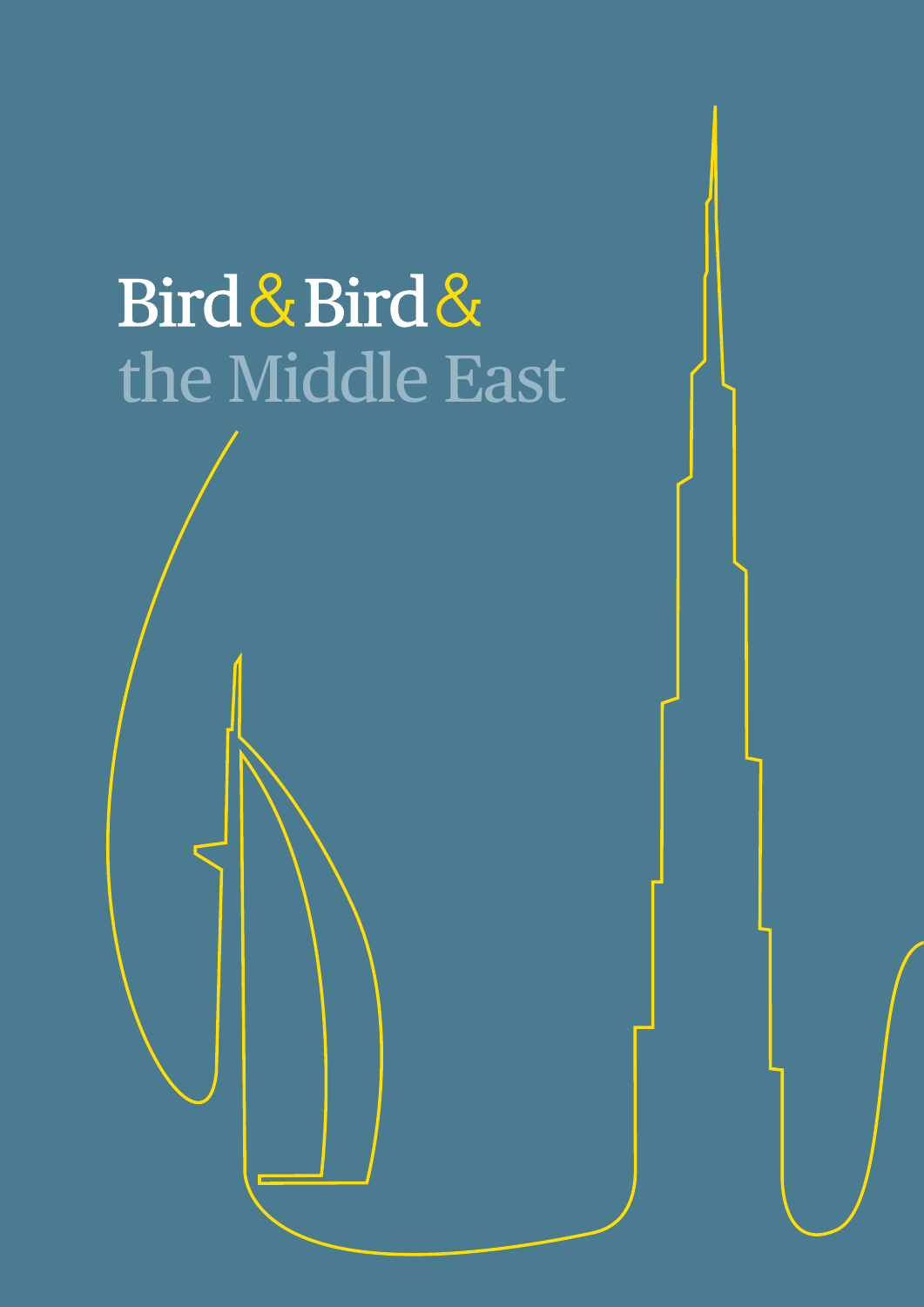Clients praise the team's range of strengths: "Excellent, responsive, very knowledgeable, detailoriented and practical."

- Chambers Global, 2017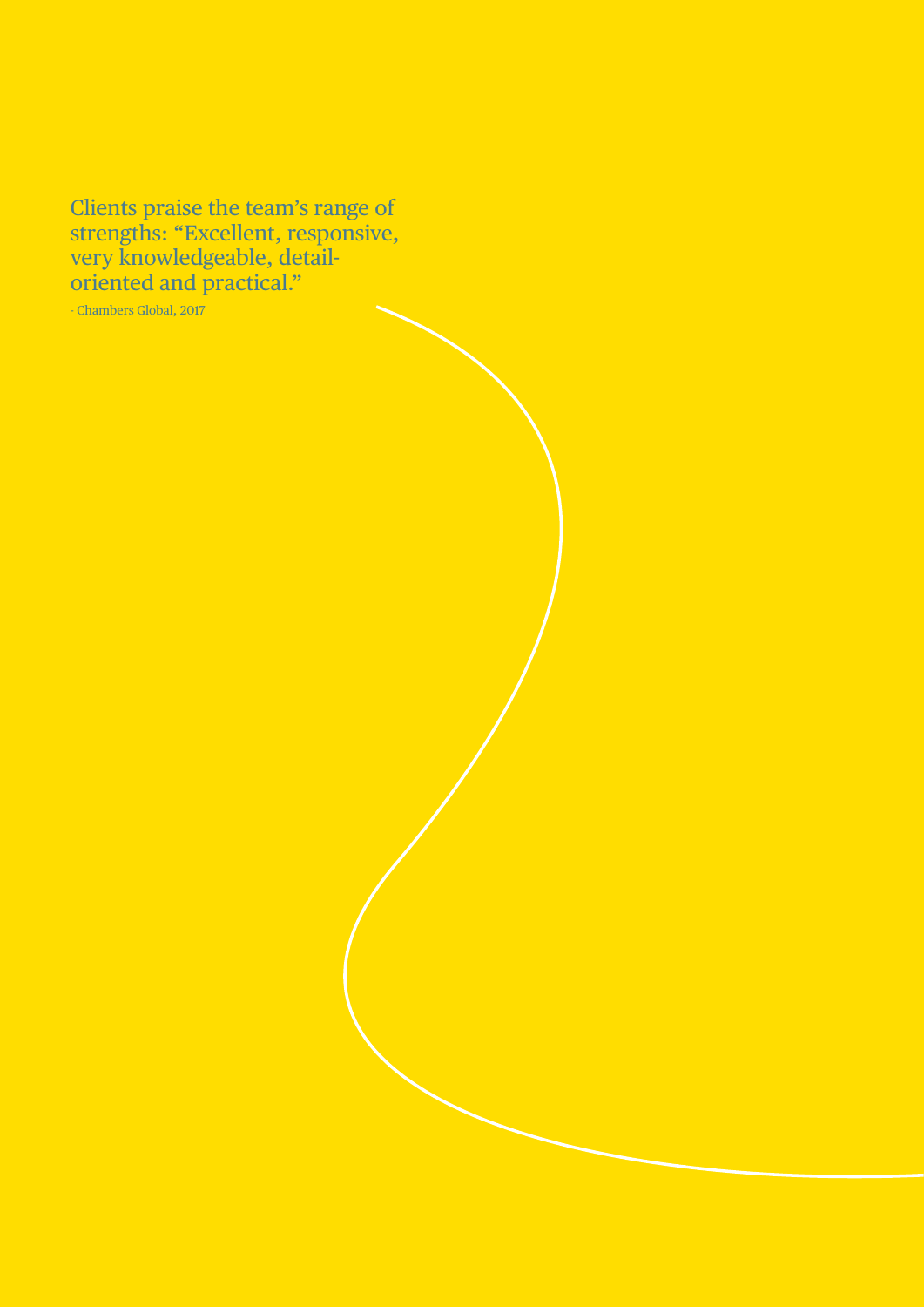A truly international firm & organised around our clients & passion and insight & connecting with our clients' vision & commercial advantage & where service matters & that's Bird & Bird in the Middle East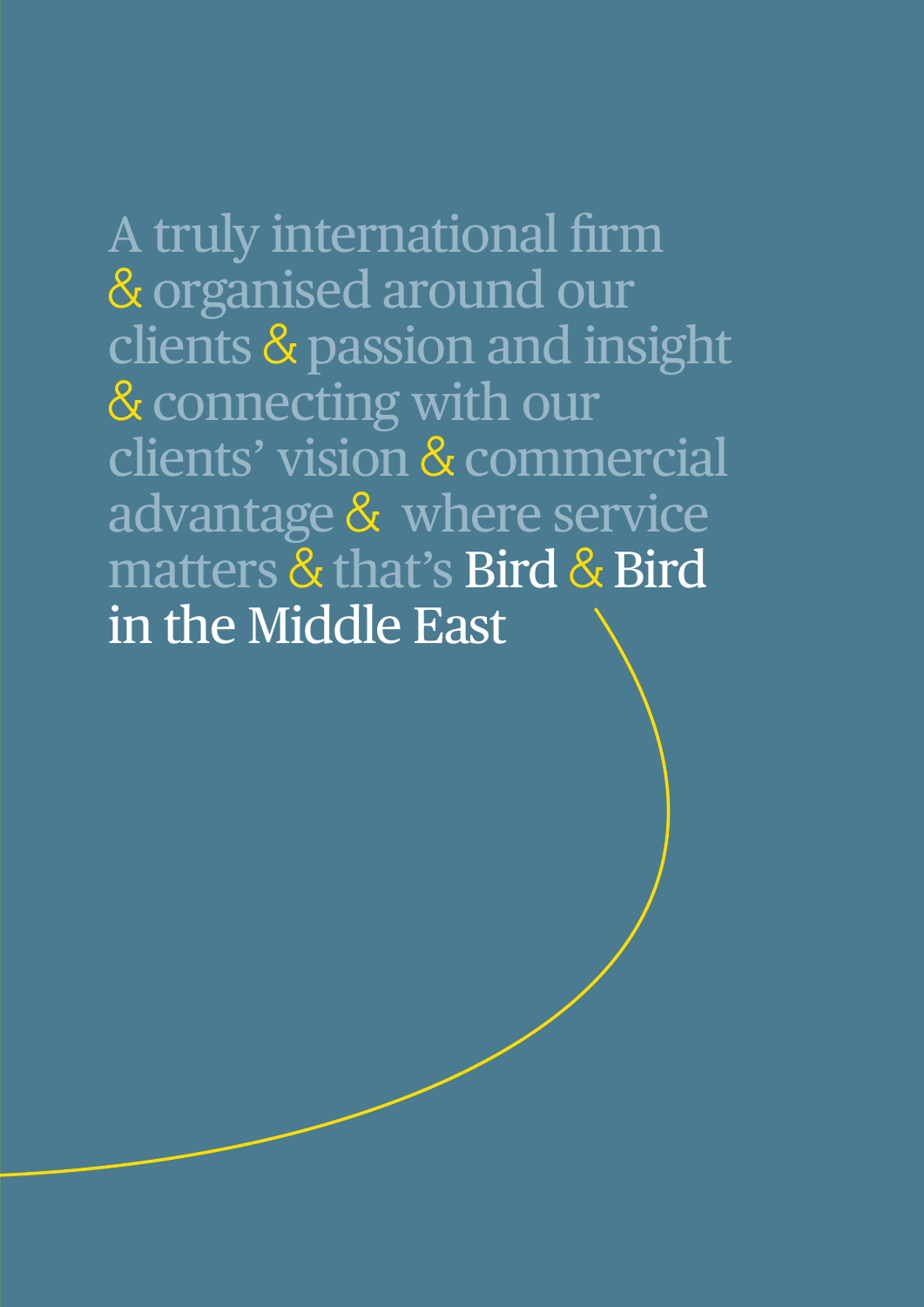# Our local expertise across the Middle East

*Since opening in 2011, we have built a specialised presence in the Middle East, with a clear sector focused strategy and a team of industry experts.*

Our team has an in-depth understanding of the laws, business practices and customs of the region, and its core industries. Through our offices in Abu Dhabi and Dubai, our full-service UAE practice provides innovative commercial advice to local, regional and international clients in all areas of business law, with a focus on sectors and industries that are important to the development of the region.





We advise some of the largest local and international companies in the Middle East on a variety of corporate and commercial matters

#### Our lawyers are ranked by





From the hubs of Dubai and Abu Dhabi we service the wider Middle East and we closely work with reputable local firms in other countries in the region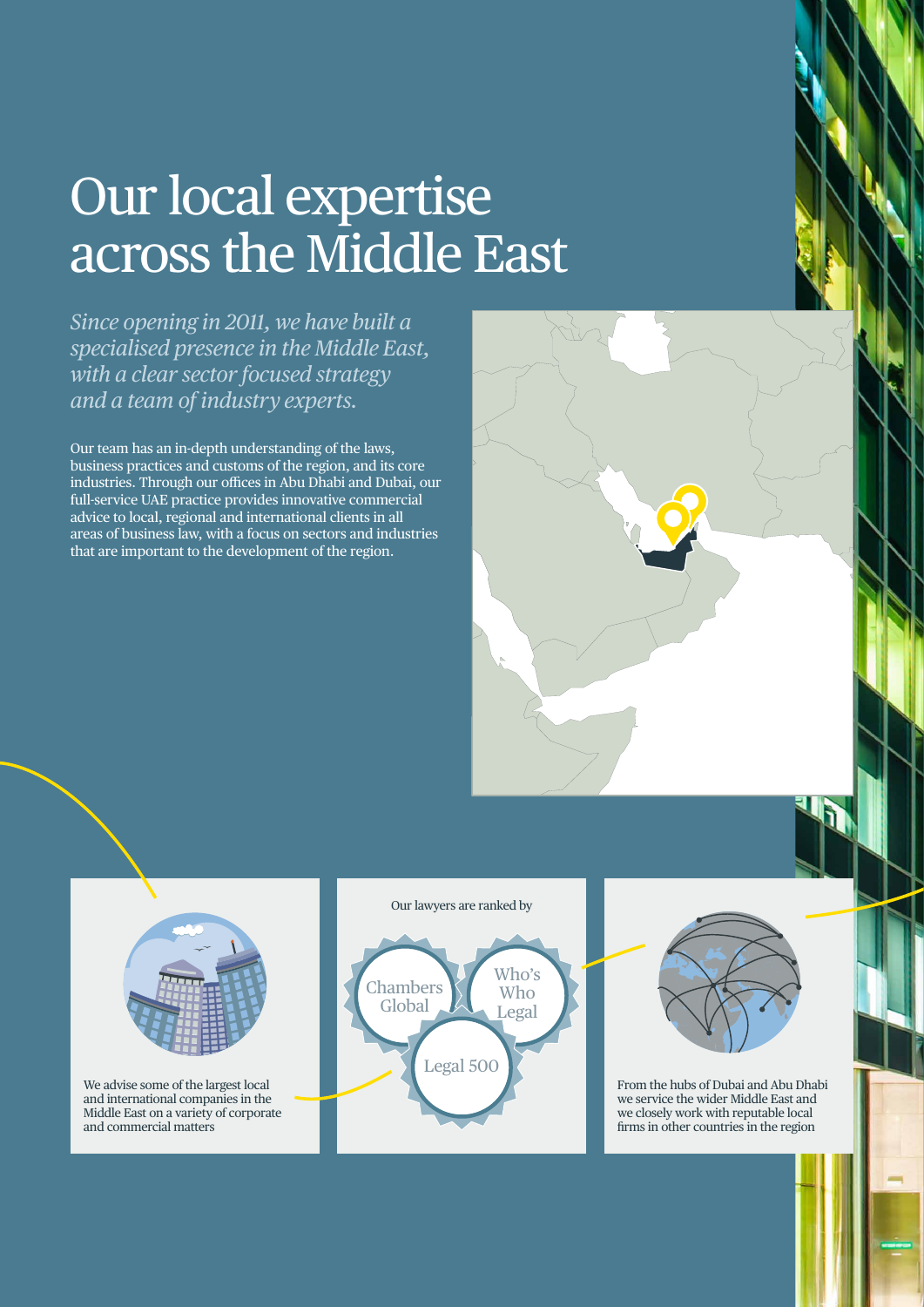#### "Excellent, responsive, very knowledgeable, detail-oriented and practical."

ø.

 $\begin{array}{c} \bullet \\ \bullet \\ \bullet \\ \bullet \end{array} \begin{array}{c} \bullet \\ \bullet \\ \bullet \\ \bullet \end{array}$ 

li<br>Se

**TEPPLE** 

- Chambers Global, UAE 2017

9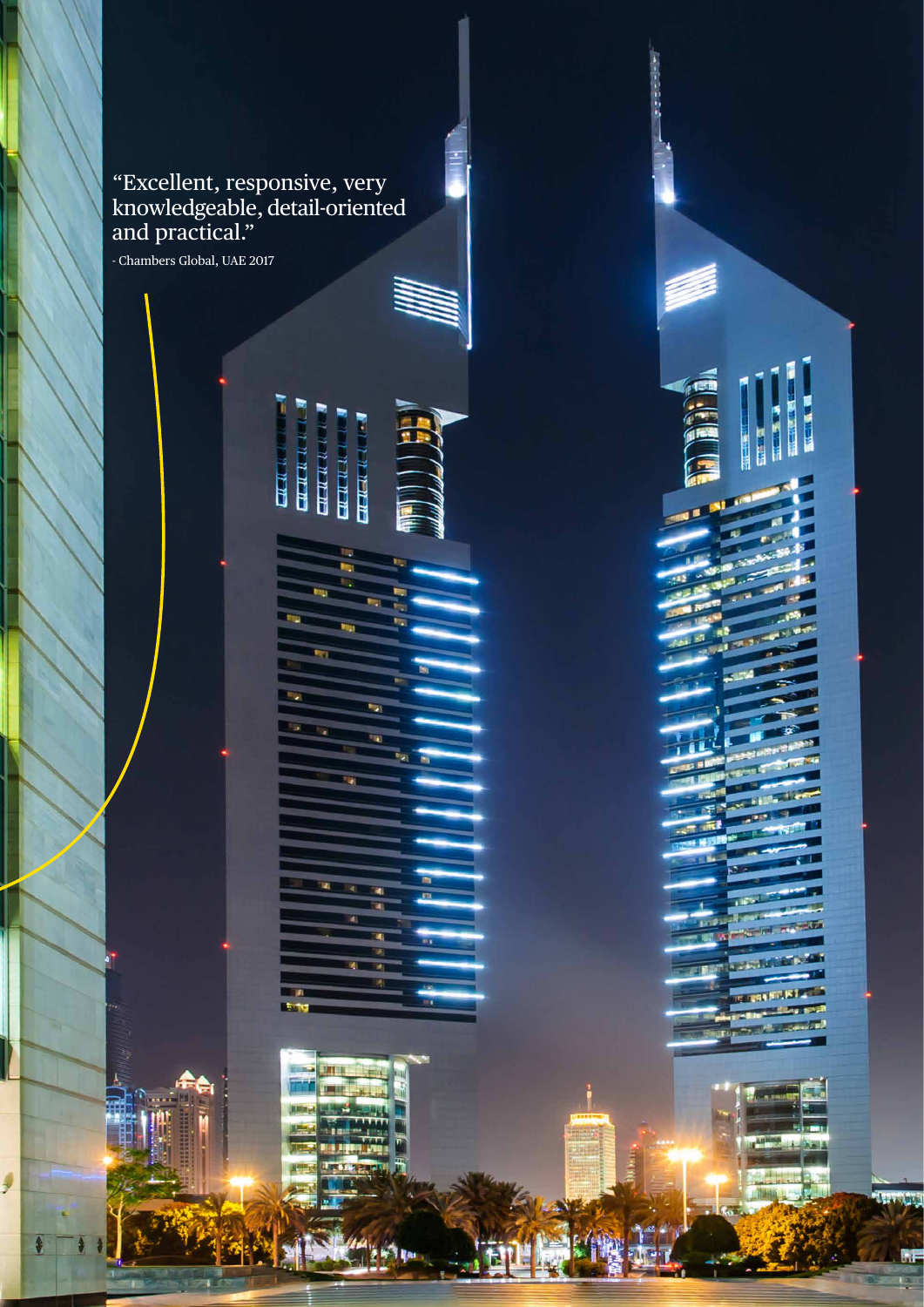### Our sector focus and practices

*We are an international law firm that provides a unique service to its clients in the Middle East in industries where intellectual property, technology and regulation are driving change. Seizing opportunities to use technology and innovation that drives positive economic and social transformation is, at the very core of what we do.*

### Our key practice areas in the UAE are:

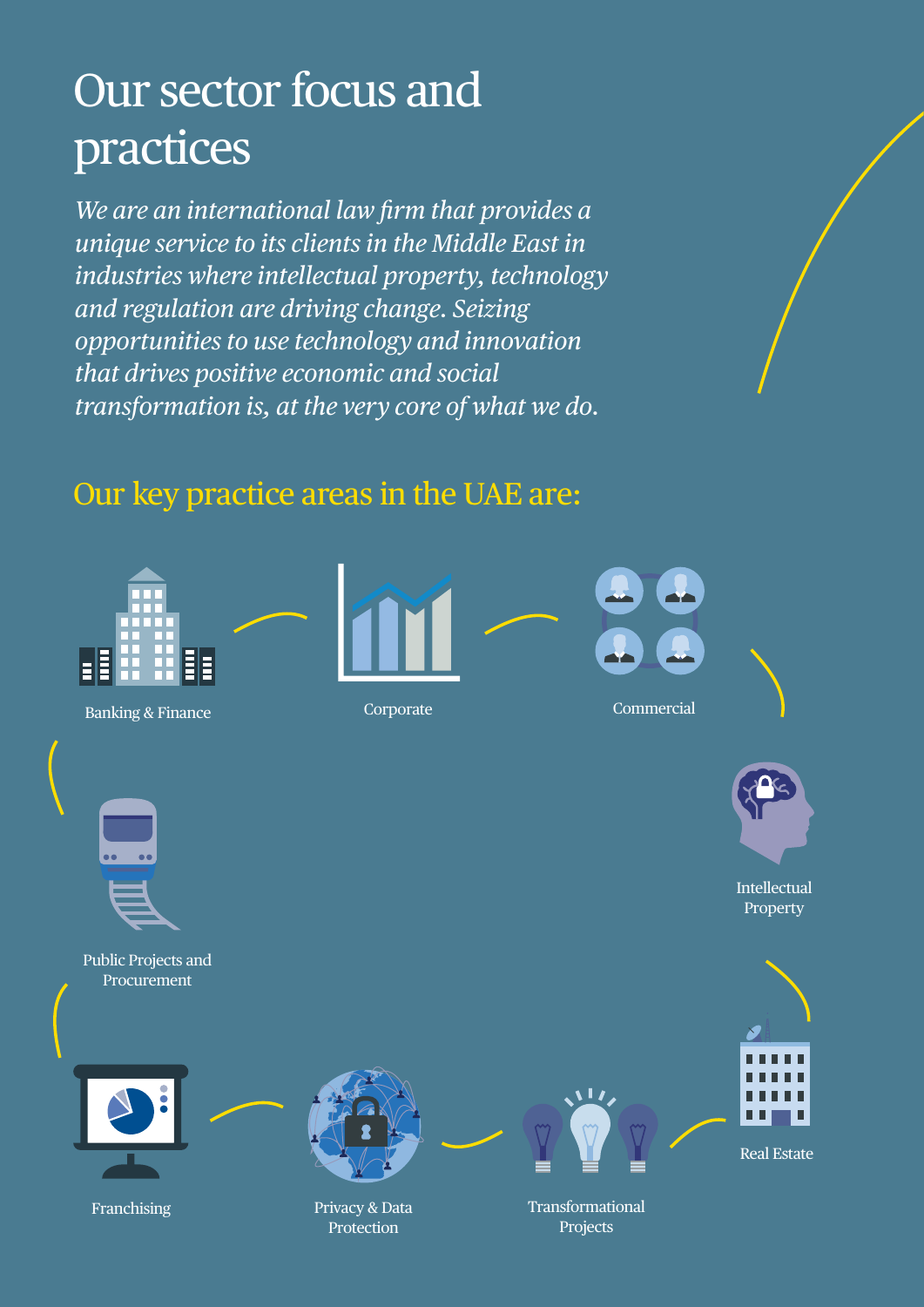### We offer extensive business advice in the following sectors:



Sport



Aerospace, defence & <br>security between the Sciences & Healthcare and Media and Media and Aerospace, and Media and Media and Media an<br>Aerospace, defence & Media and Media and Media and Media and Media and Media and Media an



田 **DA** 



Retail & Consumer



Energy & Utilities





**A** 

Aviation Tech & Comms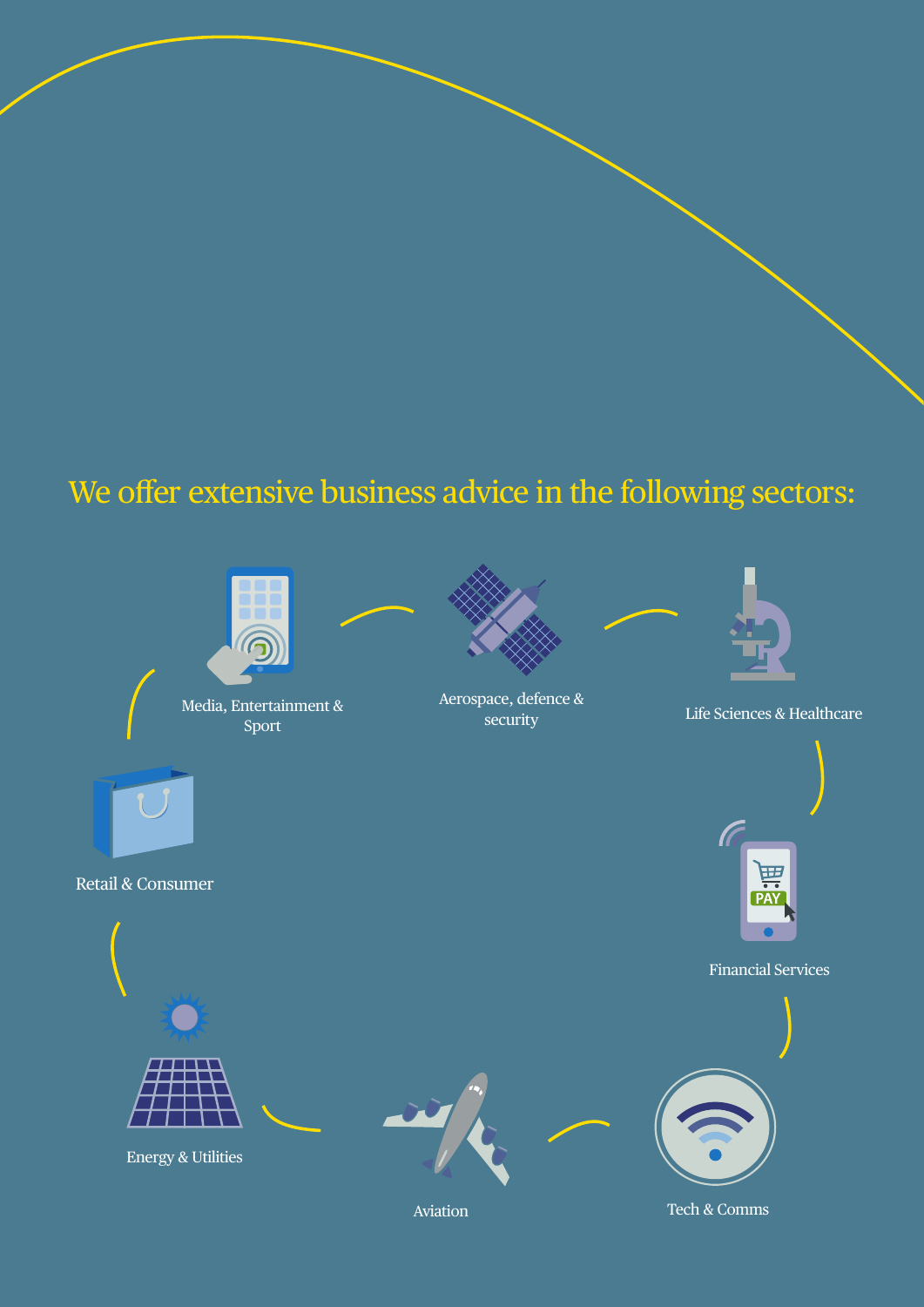### Cutting edge legal advice within a global context



# We're business thinkers

We understand the wider strategic picture, and how legal issues tie into every area of your business. That understanding, combined with a fresh, creative way of thinking, and deep sector specialisation, allows us to spot opportunities that could transform the performance of your business. We are well placed to offer our clients local expertise within a global context. Our considerable international reach enables us to deal with multinational projects and issues, as well as to provide advice which allows for local and international laws, policies and business practices.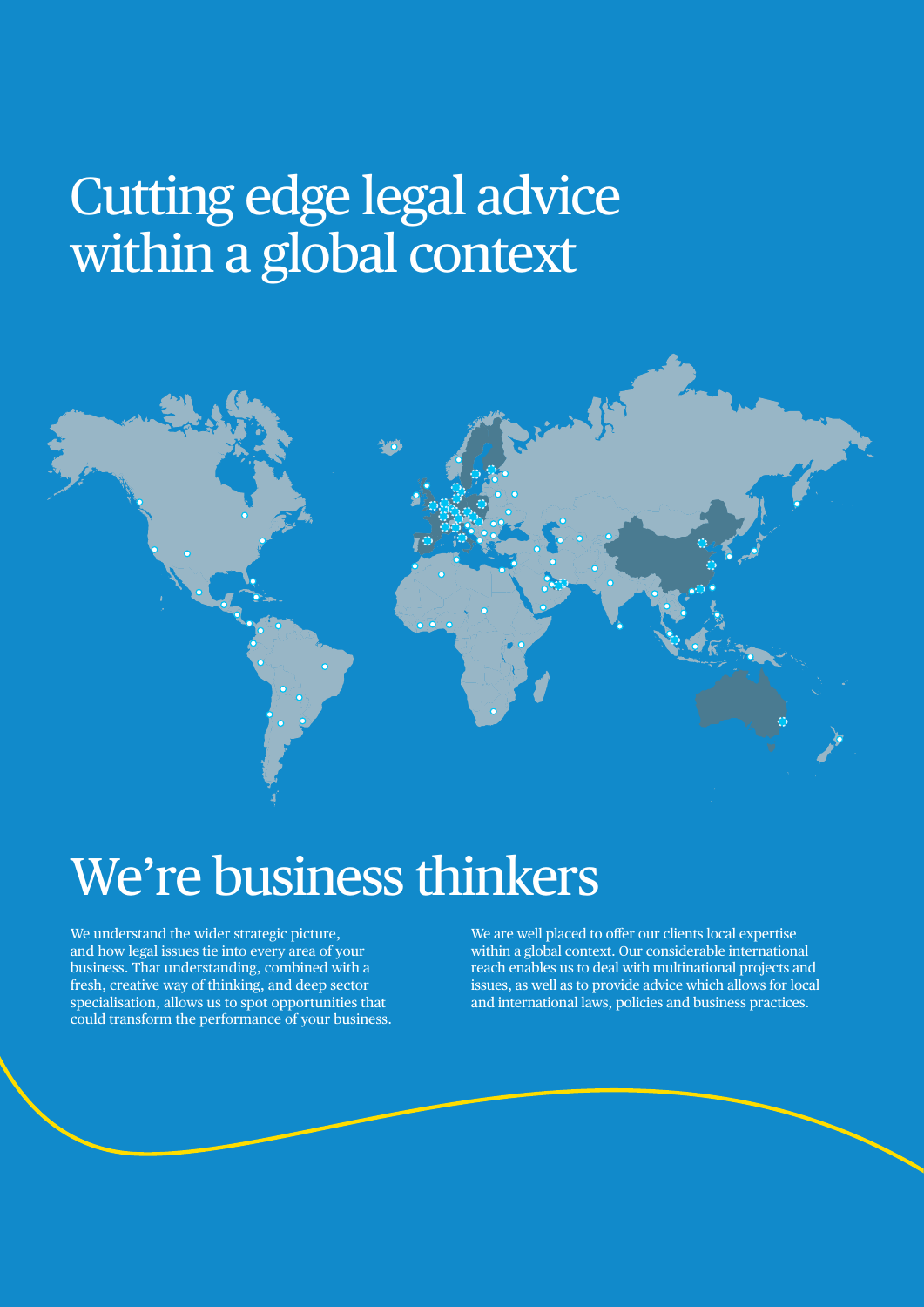# Bird & Bird at a glance

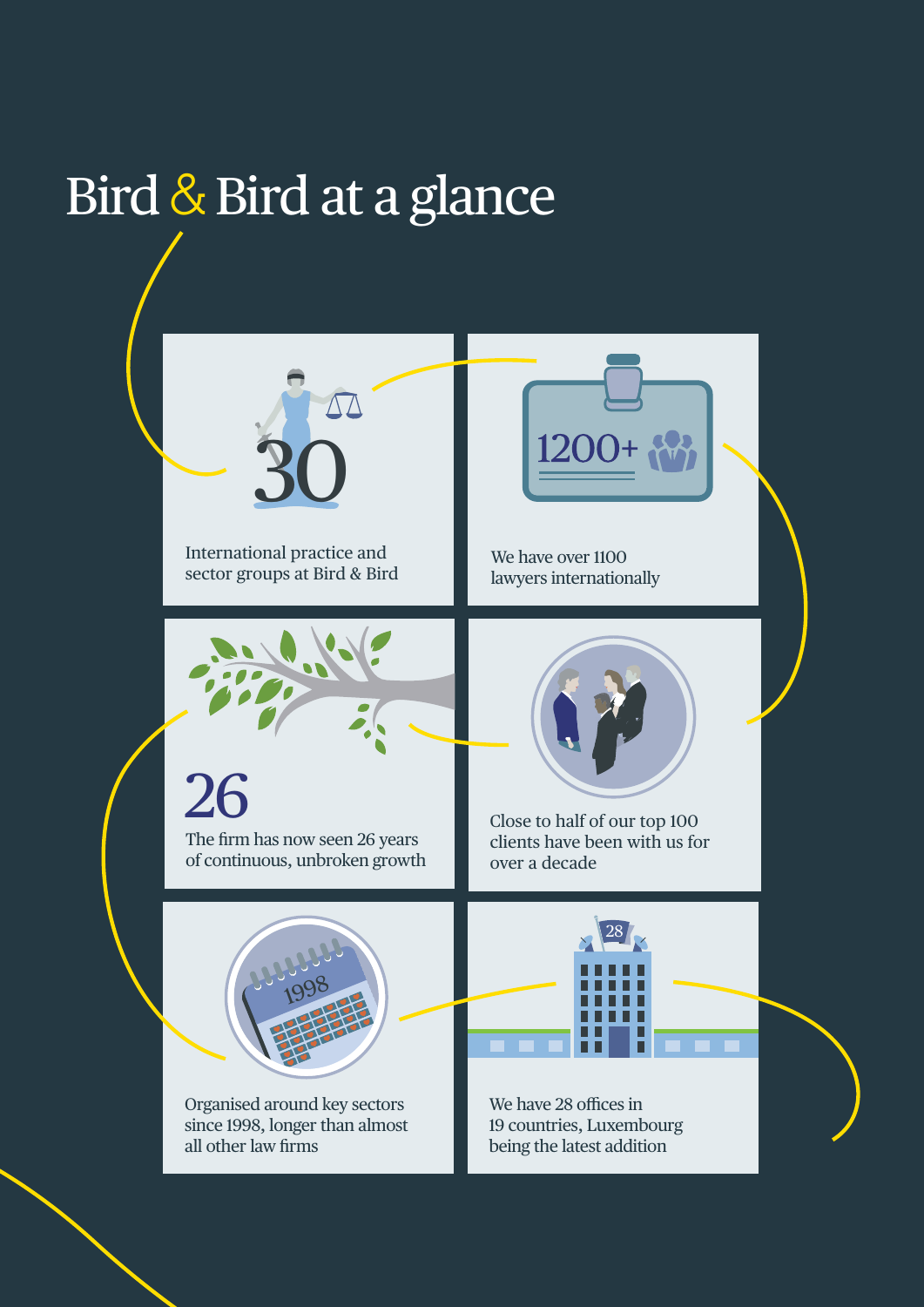A global law firm & more than lawyers & business thinkers & joining the dots & unearthing opportunities & building strategies & getting results & that's Bird & Bird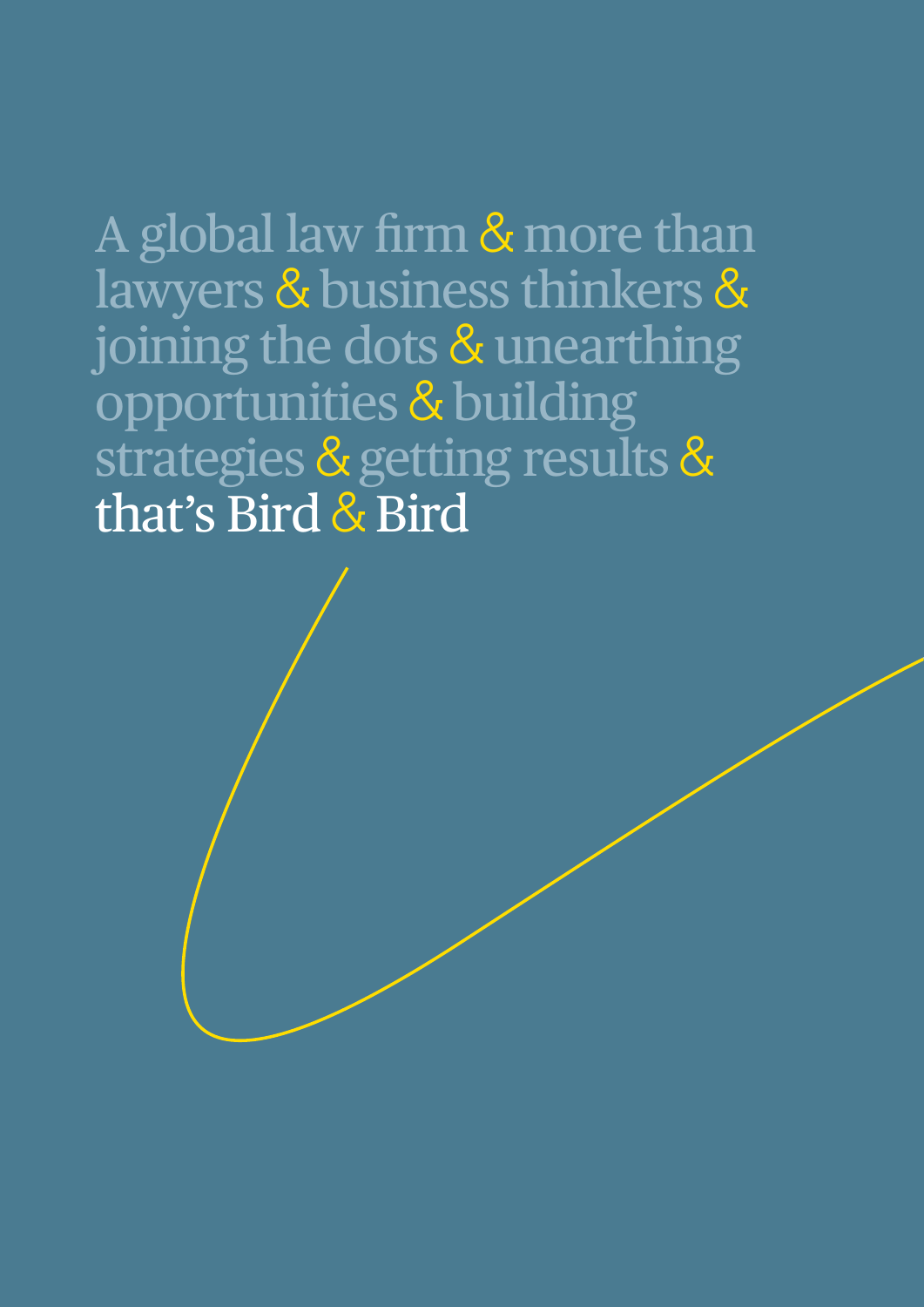"The Dubai team has abundant local expertise, together with the backing of a robust international support package, making it a prime choice for both inbound and outbound instructions."

- WTR 1000, 2017